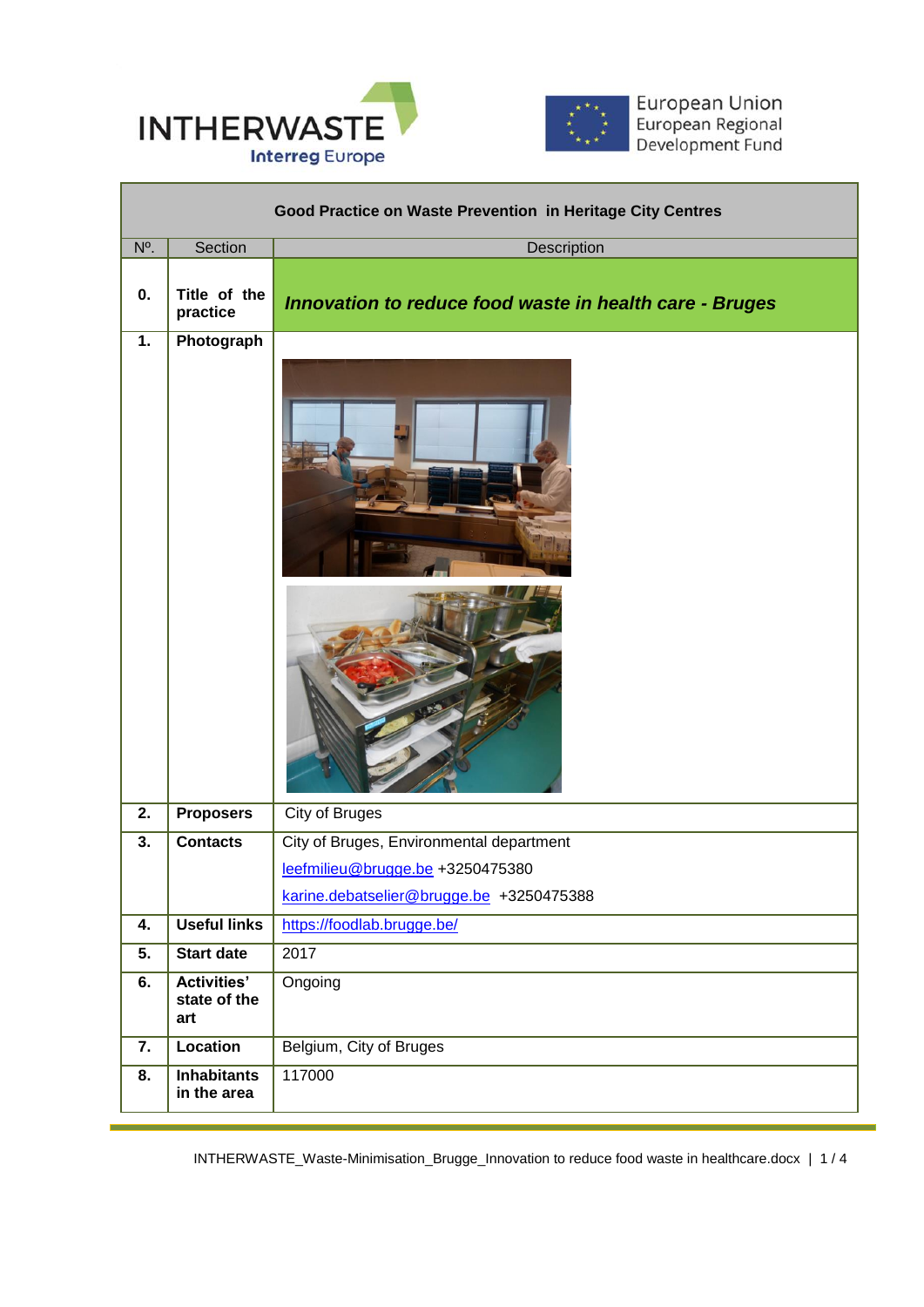



| 9. | <b>Description of the practice</b>                                                                                                                                                                                                                                                                                                                                      |  |  |
|----|-------------------------------------------------------------------------------------------------------------------------------------------------------------------------------------------------------------------------------------------------------------------------------------------------------------------------------------------------------------------------|--|--|
|    | Summary of what the practice is about:                                                                                                                                                                                                                                                                                                                                  |  |  |
|    | Together with multiple stakeholders, the city of Bruges wants to develop solutions to food waste in<br>health care institutions by using an innovative and participatory approach based on international<br>tools and methods. Our overall objective is to reduce food waste in health care institutions. To<br>accomplish this we:                                     |  |  |
|    | Measure and analyse current food waste and its economic impact in four health care<br>$\bullet$<br>institutions in Bruges;<br>Support them in reducing food waste by coaching them through an innovation process;<br>$\bullet$<br>Develop and disseminate at least three successful methodologies to reduce food waste in<br>$\bullet$<br>health care institutions; and |  |  |
|    | Raise awareness among health care institutions about food waste, its impact and<br>$\bullet$<br>solutions to it.<br>Also aim to Co2 reduction.                                                                                                                                                                                                                          |  |  |
|    | Origin:                                                                                                                                                                                                                                                                                                                                                                 |  |  |
|    | In 2015, the city of Bruges facilitated a bottom-up process to build a sustainable food policy. This<br>resulted in the establishment of the Food Lab of Bruges, a platform where local 'food'<br>stakeholders drew up the food guidelines of Bruges. One of their two guidelines targeting food<br>waste was reducing food waste in public organisations.              |  |  |
|    | Development and Timescale:                                                                                                                                                                                                                                                                                                                                              |  |  |
|    | The department of environment of the city of Bruges facilitates and coordinates this project.<br>Bruges counts nineteen health care institutions. Following four institutions are actively Our overall<br>objective is to reduce food waste in health care institutions. To accomplish this we:                                                                         |  |  |
|    | Measure (according to the method of Soethoudt en Snels) and analyse current food<br>$\bullet$<br>waste and its economic impact in four health care institutions in Bruges; (sept 2017)<br>Support them in reducing food waste by coaching them through an innovation<br>$\bullet$<br>process; (16 nov 2017)                                                             |  |  |
|    | Develop and disseminate at least three successful methodologies to reduce food waste in<br>$\bullet$<br>health care institutions; and (April- May 2018)<br>Raise awareness among health care institutions about food waste, its impact and<br>$\bullet$<br>solutions to it. (sept 2018-seminar)                                                                         |  |  |
|    | Actors involved:                                                                                                                                                                                                                                                                                                                                                        |  |  |
|    | Involved in this project: AZ Sint Jan, AZ Sint Lucas, Ruddersstove and De Kade.                                                                                                                                                                                                                                                                                         |  |  |
|    | Besides health care institutions, also FoodWIN (through tender) and the Food Lab of Bruges will<br>be involved in the innovation process. OVAM (public waste agency of Flanders) provided 50%<br>funding.                                                                                                                                                               |  |  |
|    | WVG is the department of Welfare, Public Health and Family of the Flanders region. They help<br>transferring the developed solutions to health care institutions in the region by spreading the<br>manual and by co-organising the dissemination event.                                                                                                                 |  |  |
|    |                                                                                                                                                                                                                                                                                                                                                                         |  |  |

 $\overline{a}$ 

INTHERWASTE\_Waste-Minimisation\_Brugge\_Innovation to reduce food waste in healthcare.docx | 2 / 4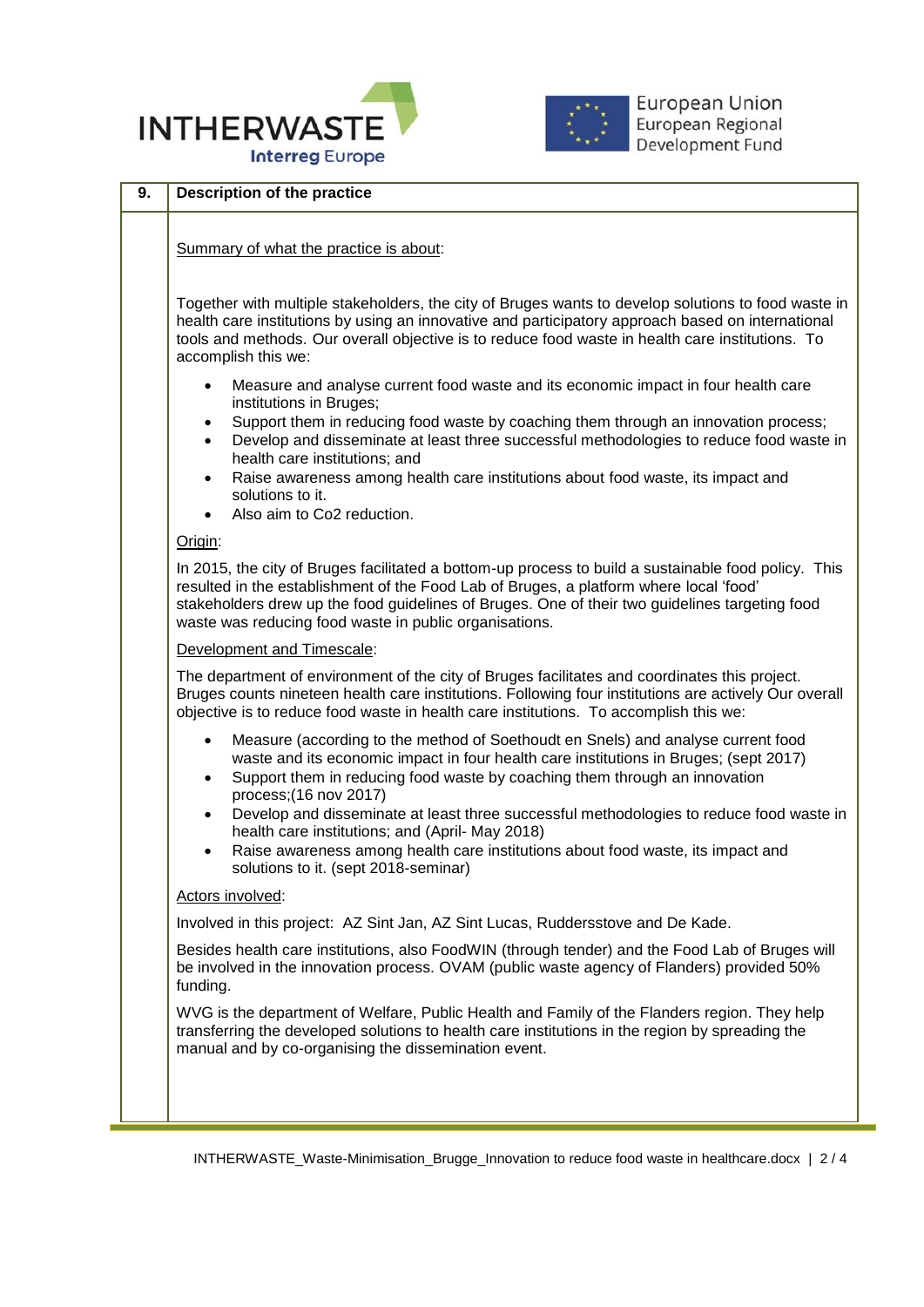



|     | Legal framework:                                                                                                                                                                               |  |  |  |
|-----|------------------------------------------------------------------------------------------------------------------------------------------------------------------------------------------------|--|--|--|
|     | The City of Bruges has an sustainable food strategy, themes are: farm to fork, Fair Trade,<br>gardening, urban and rural agriculture and food waste.                                           |  |  |  |
|     | The City of Bruges signed the Covenant of Mayors, with this project they also want to reduce CO2<br>emission.                                                                                  |  |  |  |
|     | <b>Financial framework:</b> (activities' cost, activities' revenues (if any), model/s of financing used)                                                                                       |  |  |  |
|     | Total cost of project: 67670€<br>OVAM is the public waste agency of Flanders, they co-finance for 50% the project in the frame of<br>'innovative sustainable material management: 50% funding. |  |  |  |
|     |                                                                                                                                                                                                |  |  |  |
|     | Use degree: (%) or number of users (if possible):                                                                                                                                              |  |  |  |
|     | Hospital AZ Sint Jan, counting 909 beds on 3 campuses;<br>$\bullet$<br>Hospital AZ Sint Lucas, counting 412 beds;<br>$\bullet$                                                                 |  |  |  |
|     | Ruddersstove, a catering operator serving six care institutions related to the public centre<br>$\bullet$<br>for social welfare (OCMW); and                                                    |  |  |  |
|     | Day center 'De Kade' which houses 158 patients of which 112 are children.<br>$\bullet$                                                                                                         |  |  |  |
|     | This represents about 485. 884 hot meals/Year.                                                                                                                                                 |  |  |  |
| 10. | <b>Results</b>                                                                                                                                                                                 |  |  |  |
|     | Proven results (through indicators):                                                                                                                                                           |  |  |  |
|     | First measurements show about 30_45% food waste (comparable to amounts found in<br>international studies).                                                                                     |  |  |  |
|     | The solutions are now implemented; second measurement is foreseen for June 2018.                                                                                                               |  |  |  |
|     | Possible success factors:                                                                                                                                                                      |  |  |  |
|     | Participatory approach is successful, more communication and awareness amongst staff.                                                                                                          |  |  |  |
|     | Measurements of every category (meat, vegetables, ) is necessary for complete analysis.                                                                                                        |  |  |  |
|     | We expect an average of 30% food waste reduction.                                                                                                                                              |  |  |  |
|     | Main difficulties encountered:                                                                                                                                                                 |  |  |  |
|     |                                                                                                                                                                                                |  |  |  |
|     | The sector faces unique challenges such as non-voluntary consumers and unpredictable numbers<br>of clients.                                                                                    |  |  |  |
|     | This makes food waste reduction a complicated effort.                                                                                                                                          |  |  |  |
|     | Communication factor is a very important factor in every institution.                                                                                                                          |  |  |  |

 $\overline{a}$